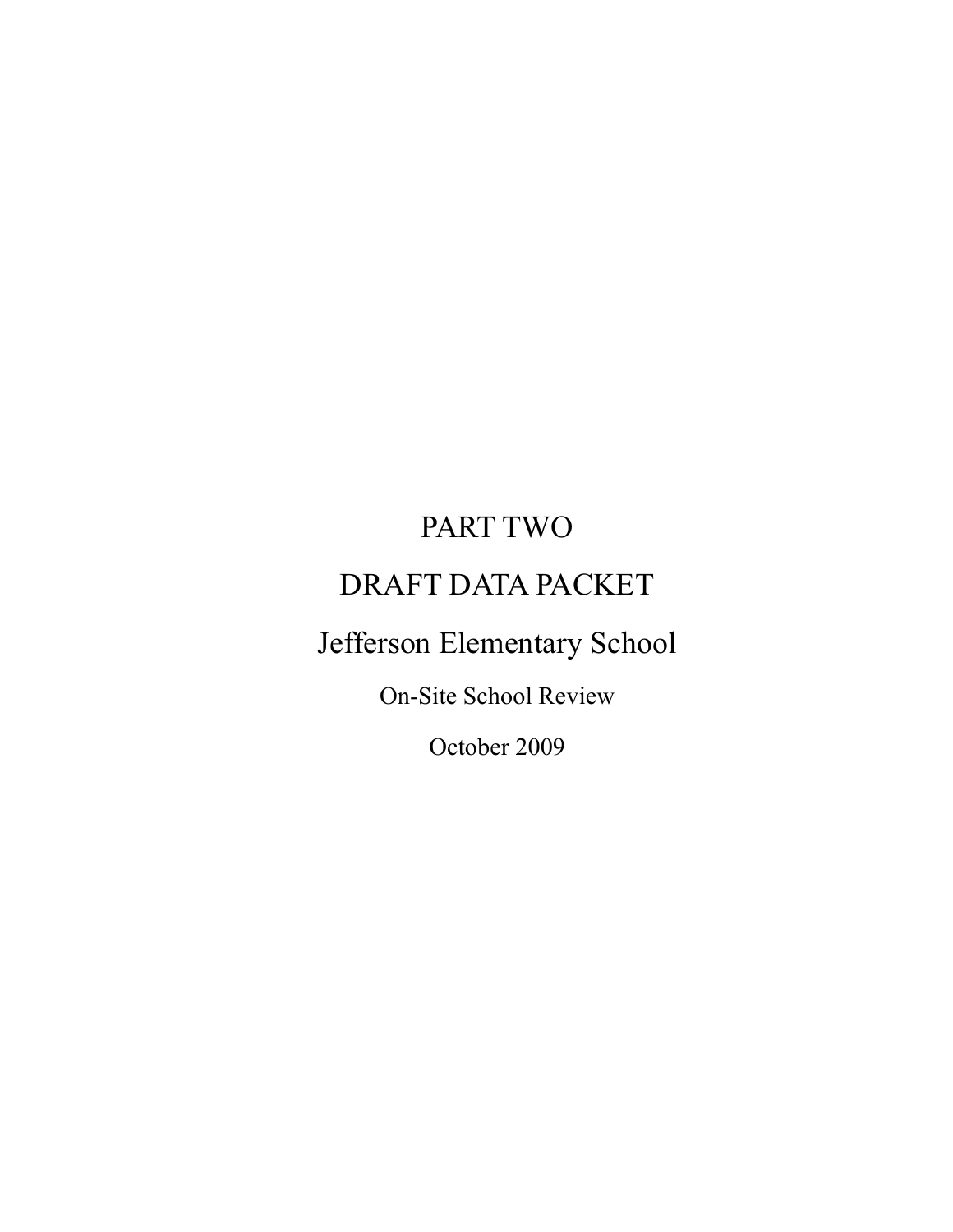# **Jefferson Elementary School Data Packet**

#### **SECTION I STATEWIDE ASSESSMENT DATA TREND ANALYSES**

**Student achievement at Jefferson over three years:** The state modified its statewide assessment tests in school year 2006-07 making comparisons that include earlier school years difficult. Thus in the trend analysis data is compared for school years 2006-2007, 2007-2008 and 2008-2009.

**Small class sizes:** The number of students at each grade level at Jefferson is relatively small. This results in statewide assessment data that can vary widely from year to year. One way to compensate for this variance is to look at performance trends over time.

**Similar schools:** Economic status is a strong predictor of student achievement. In 2008, of those students tested, 41% were eligible for free or reduced prices lunches statewide. At Jefferson 2% of students tested were eligible for free or reduced price lunches. The performance of Jefferson students is compared below to schools with similar percentages of children eligible for free or reduced price lunches. These schools are Walden (1%), Oak (5%), Lewis (9%), Ventura (9%), and Gibson  $(10\%)$ .

### **3 rd Grade Reading**

**3rd Grade Reading:** The percentage of Jefferson students meeting or exceeding state reading standards at the 3<sup>rd</sup> grade decreased from 79% in 2006-07 to 76% in 2008-09. Jefferson 3rd graders met or exceeded the reading standard in 2008-09 at a rate 14 percentage points higher than students statewide. In a similar schools comparison for 2007-08, Jefferson was 6th of 6 among similar schools.

| Year    | State <sup>'</sup><br>(41%) | Jefferson<br>(2%) | Walden<br>(1%) | Oak<br>(5%)   | Lewis<br>(9%) | Ventura<br>(9%) | Gibson<br>$(10\%)$ |
|---------|-----------------------------|-------------------|----------------|---------------|---------------|-----------------|--------------------|
| 2006-07 | 62%                         | 79%               | 87%            | 84%           | 82%           | 87%             | 91%                |
| 2007-08 | 62%                         | 78%               | 81%            | 85%           | 83%           | 90%             | 89%                |
| 2008-09 | 62%                         | 76%               | $\frac{0}{0}$  | $\frac{0}{0}$ | $\%$          | $\frac{0}{0}$   | $\frac{0}{0}$      |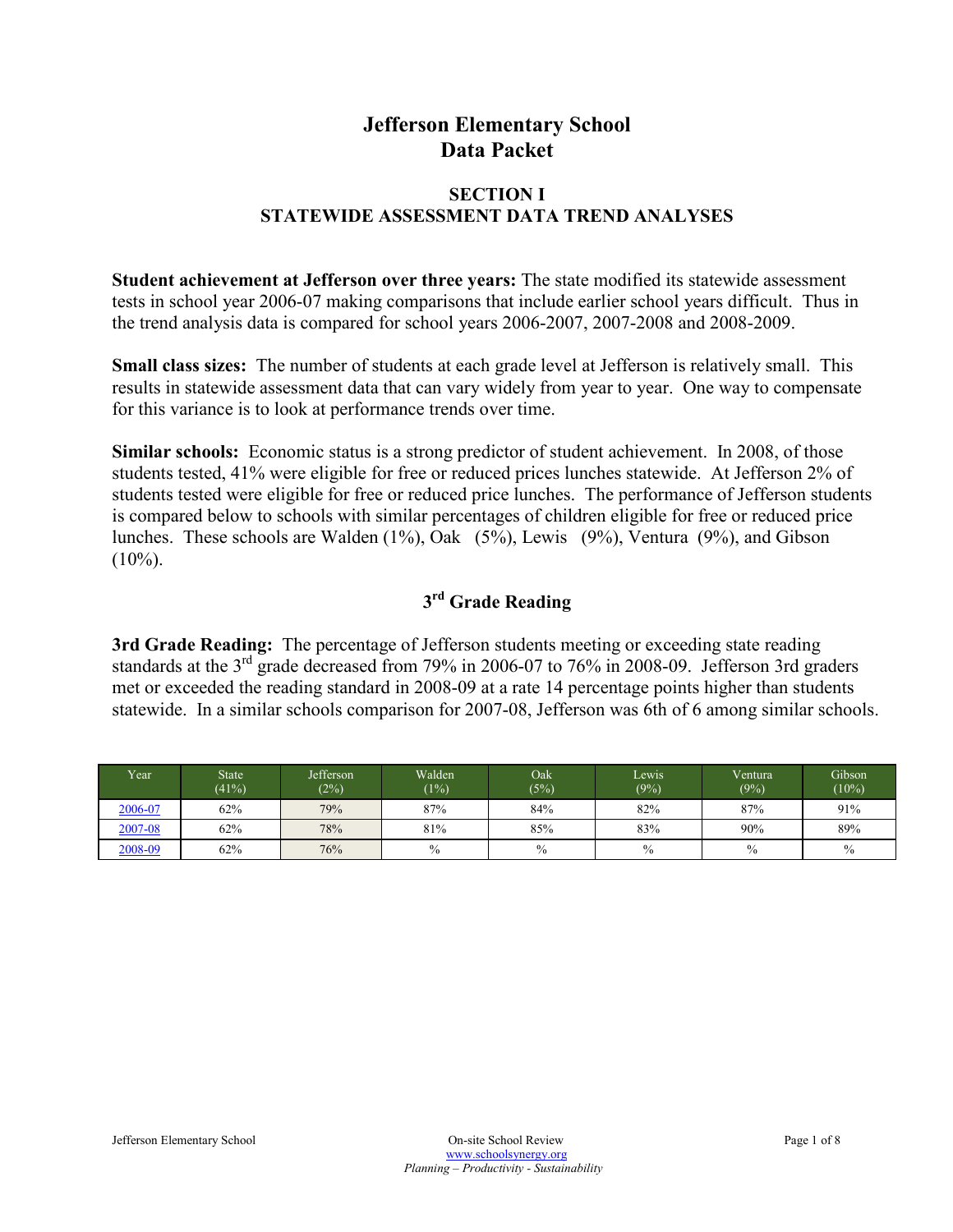## **3 rd Grade Mathematics**

**3rd Grade Mathematics:** The percentage of Jefferson students meeting or exceeding state mathematics standards at the 3<sup>rd</sup> grade increased from 57% in 2006-07 to 76% in 2008-09. Jefferson 3rd graders met or exceeded the mathematics standard in 2008-09 at a rate 28 percentage points higher than students statewide. In a similar schools comparison for 2007-08, Jefferson tied for  $3<sup>rd</sup>$  of 6 among similar schools.

| Year <sup>1</sup> | State <sup>1</sup><br>(41%) | Jefferson<br>(2%) | Walden<br>(1%) | Oak <sup>1</sup><br>(5%) | Lewis<br>(9%) | Ventura<br>(9%) | Gibson<br>$(10\%)$ |
|-------------------|-----------------------------|-------------------|----------------|--------------------------|---------------|-----------------|--------------------|
| 2006-07           | 49%                         | 57%               | 82%            | 81%                      | 74%           | 63%             | 88%                |
| 2007-08           | 53%                         | 81%               | 76%            | 82%                      | 76%           | 81%             | 83%                |
| 2008-09           | 48%                         | 76%               | $\frac{0}{0}$  | $\frac{0}{0}$            | $\frac{0}{0}$ | $\frac{0}{0}$   | $\frac{0}{0}$      |

#### **4th Grade Reading**

**4th Grade Reading:** The percentage of Jefferson students meeting or exceeding state reading standards at the  $4<sup>th</sup>$  grade increased from 81% in 2006-07 to 84% in 2008-09. Jefferson 4th graders met or exceeded the reading standard in 2008-09 at a rate 23 percentage points higher than students statewide. In a similar schools comparison for 2007-08, Jefferson was 6th of 6 among similar schools.

| Vear    | <b>State</b><br>(41%) | Jefferson<br>(2%) | Walden<br>(1%) | Oak<br>(5%)   | Lewis<br>(9%) | <b>Ventura</b><br>(9%) | Gibson<br>$(10\%)$ |
|---------|-----------------------|-------------------|----------------|---------------|---------------|------------------------|--------------------|
| 2006-07 | 54%                   | 81%               | 85%            | 81%           | 75%           | 81%                    | 78%                |
| 2007-08 | 61%                   | 80%               | 87%            | 89%           | 85%           | 83%                    | 87%                |
| 2008-09 | 61%                   | 84%               | $\frac{0}{0}$  | $\frac{0}{0}$ | $\frac{0}{0}$ | $\%$                   | $\frac{0}{0}$      |

#### **4th Grade Mathematics**

**4th Grade Mathematics:** The percentage of Jefferson students meeting or exceeding state mathematics standards at the 4th grade decreased from 70% in 2006-07 to 62% in 2008-09. Jefferson 4th graders met or exceeded the mathematics standard in 2008-09 at a rate 12 percentage points higher than students statewide. In a similar schools comparison for 2007-08, Jefferson was 6th of 6 among similar schools.

| <b>Year</b> | <b>State</b><br>(41%) | Jefferson<br>(2%) | Walden<br>(1%) | Oak<br>(5%)   | Lewis<br>(9%) | Ventura<br>(9%) | Gibson<br>$(10\%)$ |
|-------------|-----------------------|-------------------|----------------|---------------|---------------|-----------------|--------------------|
| 2006-07     | 48%                   | 70%               | 78%            | 80%           | 80%           | 70%             | 80%                |
| 2007-08     | 49%                   | 60%               | 71%            | 82%           | 68%           | 69%             | 85%                |
| 2008-09     | 50%                   | 62%               | $\frac{0}{0}$  | $\frac{0}{0}$ | $\frac{0}{0}$ | $\frac{0}{0}$   | $\frac{0}{0}$      |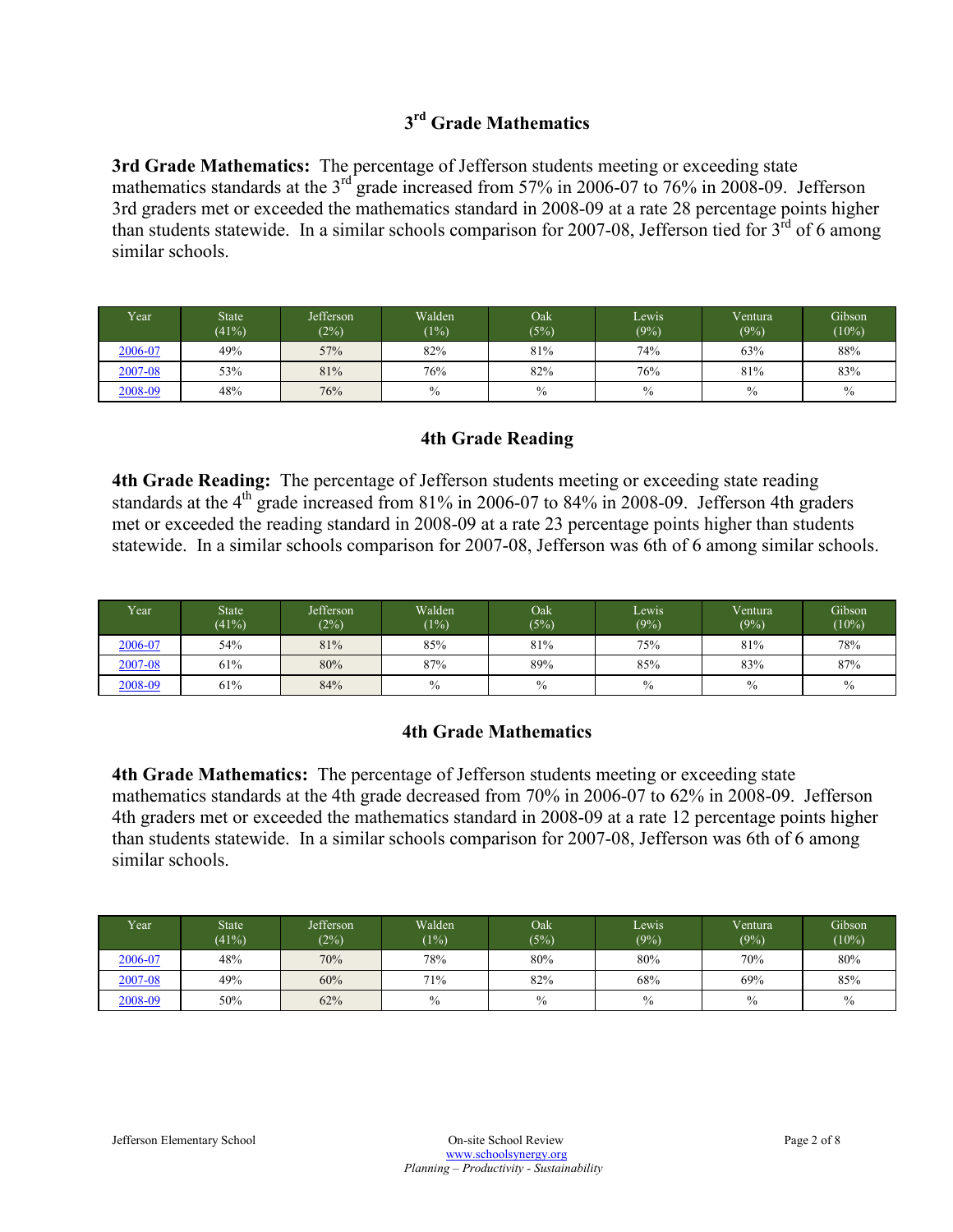#### **5th Grade Reading**

**5th Grade Reading:** The percentage of Jefferson students meeting or exceeding state reading standards at the 5th grade decreased from 95% in 2006-07 to 79% in 2008-09. Jefferson  $5<sup>th</sup>$  graders met or exceeded the reading standard in 2008-09 at a rate 18 percentage points higher than students statewide. In a similar schools comparison for 2007-08 Jefferson was 5th of 6 among similar schools.

| Year    | State <sup>'</sup><br>(41%) | Jefferson<br>(2%) | Walden <sup>1</sup><br>(1%) | Oak<br>(5%) | Lewis<br>(9%) | Ventura<br>(9%) | Gibson<br>$(10\%)$ |
|---------|-----------------------------|-------------------|-----------------------------|-------------|---------------|-----------------|--------------------|
| 2006-07 | 60%                         | 95%               | 87%                         | 86%         | 85%           | 94%             | 83%                |
| 2007-08 | 57%                         | 84%               | 86%                         | 87%         | 76%           | 86%             | 89%                |
| 2008-09 | 61%                         | 79%               | $\%$                        | $\%$        | $\%$          | $\frac{0}{0}$   | $\frac{0}{0}$      |

#### **5th Grade Mathematics**

**5th Grade Mathematics:** The percentage of Jefferson students meeting or exceeding state mathematics standards at the 5th grade decreased from 66% in 2006-07 to 55% in 2008-09. Jefferson 5th graders met or exceeded the mathematics standard in 2008-09 at a rate 9 percentage points higher than students statewide. In a similar schools comparison for 2007-08 Jefferson was 6th of 6 among similar schools.

| Vear    | State <sup>1</sup><br>(41%) | <b>Jefferson</b><br>(2%) | Walden<br>(1%) | Oak<br>(5%)   | Lewis<br>(9%) | Ventura<br>(9%) | Gibson<br>$(10\%)$ |
|---------|-----------------------------|--------------------------|----------------|---------------|---------------|-----------------|--------------------|
| 2006-07 | 40%                         | 66%                      | 62%            | 75%           | 61%           | 84%             | 76%                |
| 2007-08 | 44%                         | 57%                      | 71%            | 79%           | 70%           | 82%             | 83%                |
| 2008-09 | 46%                         | 55%                      | $\frac{0}{0}$  | $\frac{0}{0}$ | $\frac{0}{0}$ | $\frac{0}{0}$   | $\frac{0}{0}$      |

#### **6th Grade Reading**

**6th Grade Reading:** The percentage of Jefferson students meeting or exceeding state mathematics standards at the 6th grade decreased from 91% in 2006-07 to 88% in 2008-09. Jefferson 6th graders met or exceeded the mathematics standard in 2008-09 at a rate 23 percentage points higher than students statewide. In a similar schools comparison for 2007-08 Jefferson was  $1<sup>st</sup>$  of 2 among similar schools.

| Year    | <b>State</b><br>(41%) | Jefferson<br>(2%) | Walden<br>(1% | Oak <sup>1</sup><br>(5%) | Lewis.<br>(9%) | Ventura<br>(9%) | Gibson<br>$(10\%)$ |
|---------|-----------------------|-------------------|---------------|--------------------------|----------------|-----------------|--------------------|
| 2006-07 | 56%                   | 91%               | No $6th$      | 86%                      | No $6th$       | 86%             | 76%                |
| 2007-08 | 57%                   | 91%               | No $6th$      | No $6th$                 | No $6^{th}$    | No $6th$        | 88%                |
| 2008-09 | 65%                   | 88%               | No $6^{th}$   | No $6th$                 | No $6th$       | No $6th$        |                    |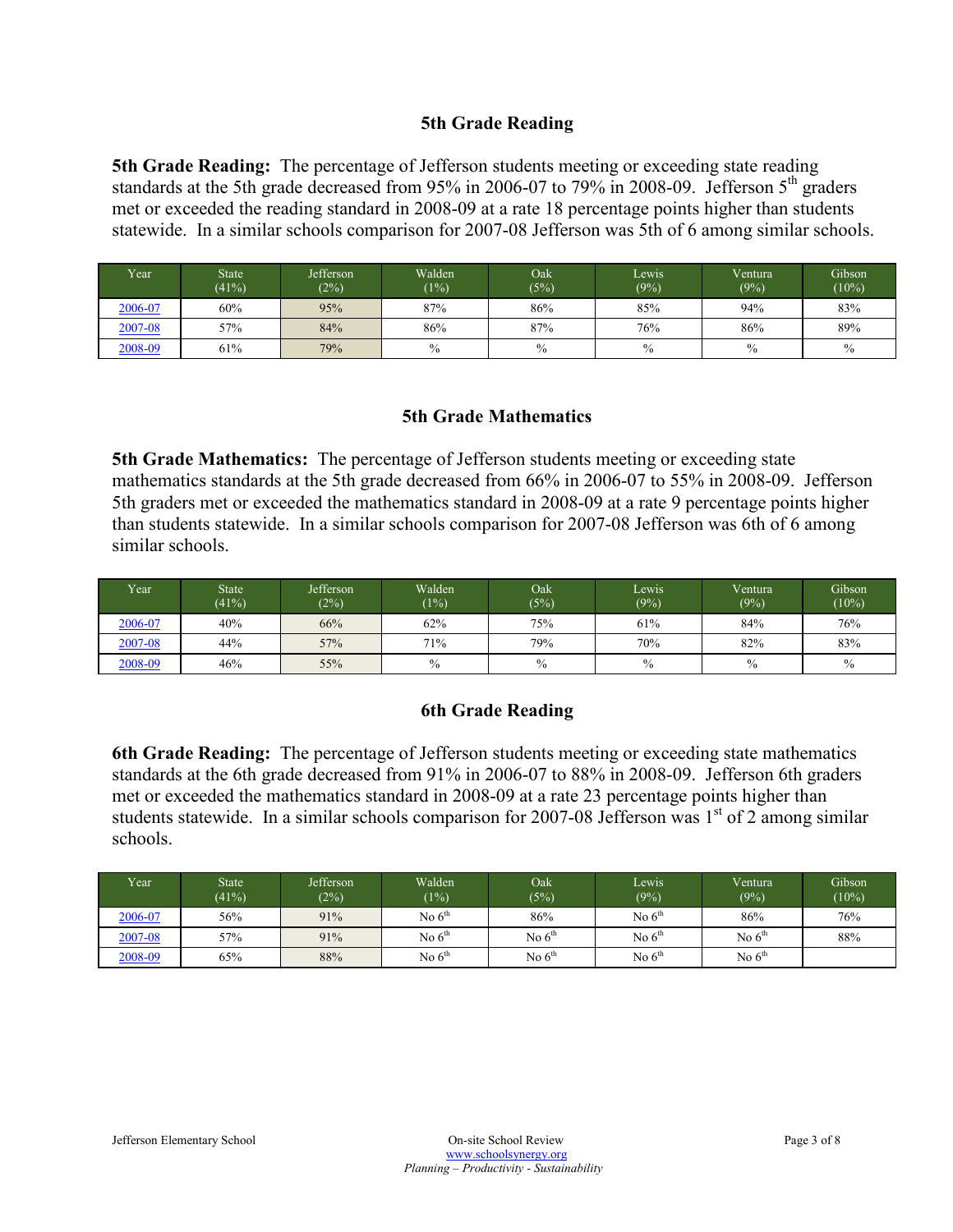#### **6th Grade Mathematics**

**6th Grade Mathematics:** The percentage of Jefferson students meeting or exceeding state mathematics standards at the 6th grade decreased from 76% in 2006-07 to 70% in 2008-09. Jefferson 6th graders met or exceeded the mathematics standards in 2008-09 at a rate 26 percentage points higher than students statewide. In a similar schools comparison for 2007-08 Jefferson was  $2<sup>nd</sup>$  of 2 among similar schools.

| Year    | <b>State</b><br>(41%) | Jefferson<br>(2%) | Walden<br>(1%) | $\overline{Oak}$<br>(5%) | Lewis<br>(9%) | Ventura<br>(9%) | Gibson<br>$(10\%)$ |
|---------|-----------------------|-------------------|----------------|--------------------------|---------------|-----------------|--------------------|
| 2006-07 | 40%                   | 76%               | No $6th$       | 86%                      | No $6th$      | 72%             | 84%                |
| 2007-08 | 42%                   | 76%               | No $6th$       | No $6th$                 | No $6th$      | No $6th$        | 84%                |
| 2008-09 | 44%                   | 70%               | No $6th$       | No $6th$                 | No $6th$      | No $6th$        | $\frac{0}{0}$      |

#### **SECTION II ANALYSIS OF STUDENT WORK**

Prior to the review, all teachers were asked to collect and score student work for a period of 1 week. Student work was received from 17 teachers. A total of 158 unique assignments were reviewed. A "unique assignment" is one that is given in one or more classes. Thus an identical assignment given in three classes counts as a single unique assignment.

| Grade            | Unique<br><b>Assignments</b><br><b>Reviewed</b> |  | Grade      | Unique<br><b>Assignments</b><br><b>Reviewed</b> |  |
|------------------|-------------------------------------------------|--|------------|-------------------------------------------------|--|
| Jr. Kindergarten |                                                 |  | Grade 4    |                                                 |  |
| Kindergarten     | 32                                              |  | Grade 5    |                                                 |  |
| Grade 1          | 31                                              |  | Grade 6    | 14                                              |  |
| Grade 2          | 31                                              |  | Grades 5/6 |                                                 |  |
| Grade 3          | 7                                               |  | Grades 3-6 |                                                 |  |

#### **Level of Cognitive Demand**

The **cognitive demand** of each assignment was determined based on Bloom's Taxonomy. Of the158 assignments, 18 were targeted to higher-order thinking skills and 140 were targeted to lower-order thinking skills. Specifically:

**0** assignments were at the **evaluation** level (students may be asked to argue, assess, conclude, criticize, prioritize, defend, estimate, judge, predict, rate, select, support, or value);

**1** assignment was at the **synthesis** level (students may be asked to arrange, assemble, collect, compose, construct, create, design, develop, formulate, manage, organize, plan, prepare, or propose);

**13** assignments were at the **analysis** level (students may be asked to analyze, appraise, calculate,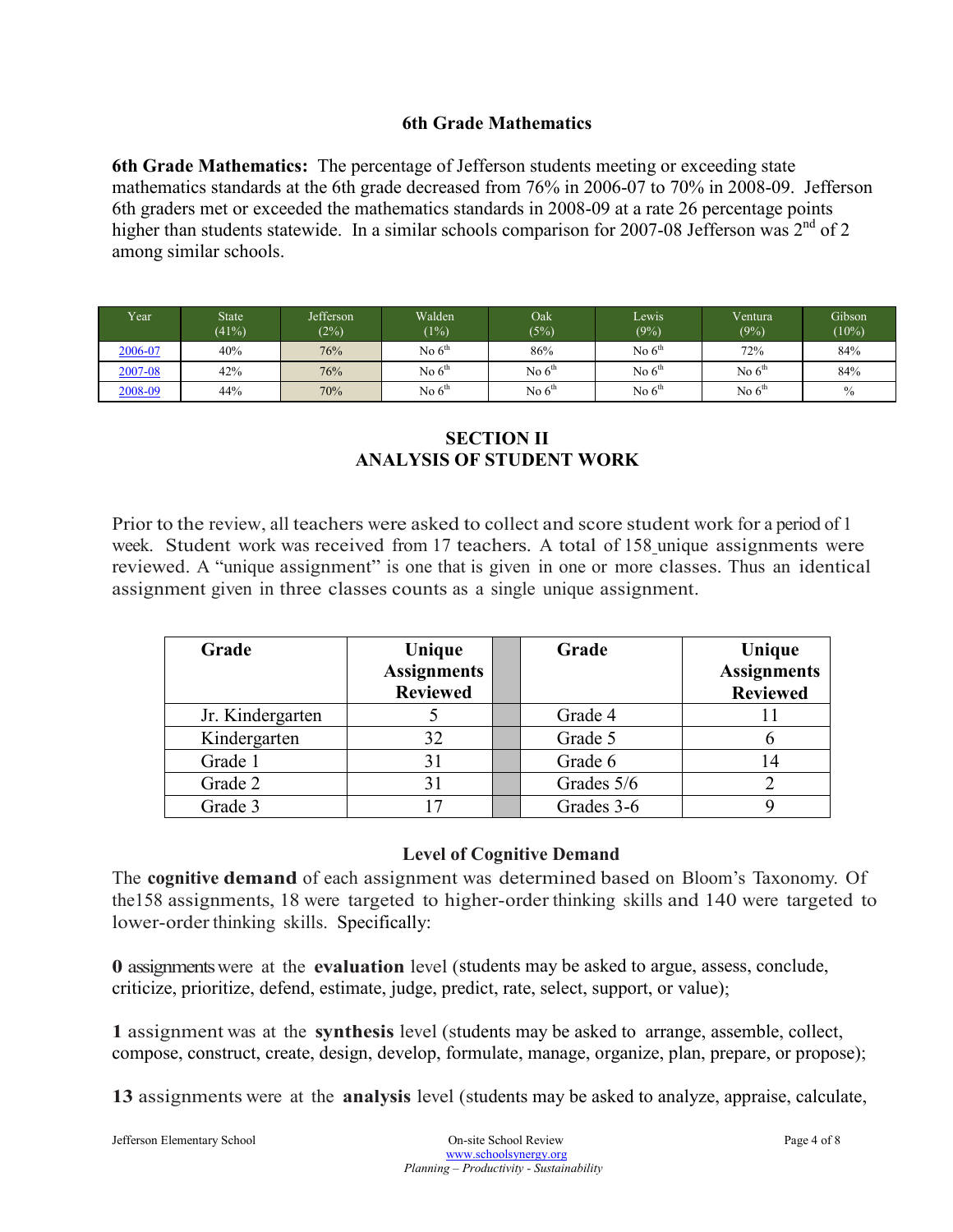categorize, compare, contrast, criticize, differentiate, discriminate, distinguish, examine, experiment, question, or test);

**33** assignments were at the **application** level (students may be asked to apply, choose, demonstrate, dramatize, employ, illustrate, interpret, operate, practice, schedule, sketch, solve, use, or write);

**60** assignments were at the **comprehension** level (students may be asked to classify, describe, discuss, explain, express, identify, indicate, locate, recognize, report, restate, review, select, or translate);

**47** assignments were at the **knowledge** level (students may be asked to arrange, define, duplicate, label, list, memorize, name, order, recognize, relate, recall, repeat, or reproduce); and

The reviewers were **not able to determine** the taxonomic level of **4** assignments .

#### **Level of Rigor**

The **rigor** of each assignment was calculated based on the degree of academic challenge present in the assignment in relation to grade-level expectations as described in state standards and supporting documents. Specifically:

**24** assignments were **higher** than the state standard/benchmark;

**109** assignments **matched** the state standard/benchmark;

**14** assignments were **below** the state standard/benchmark; and

**11** assignments we were **unable to determine** the level of rigor.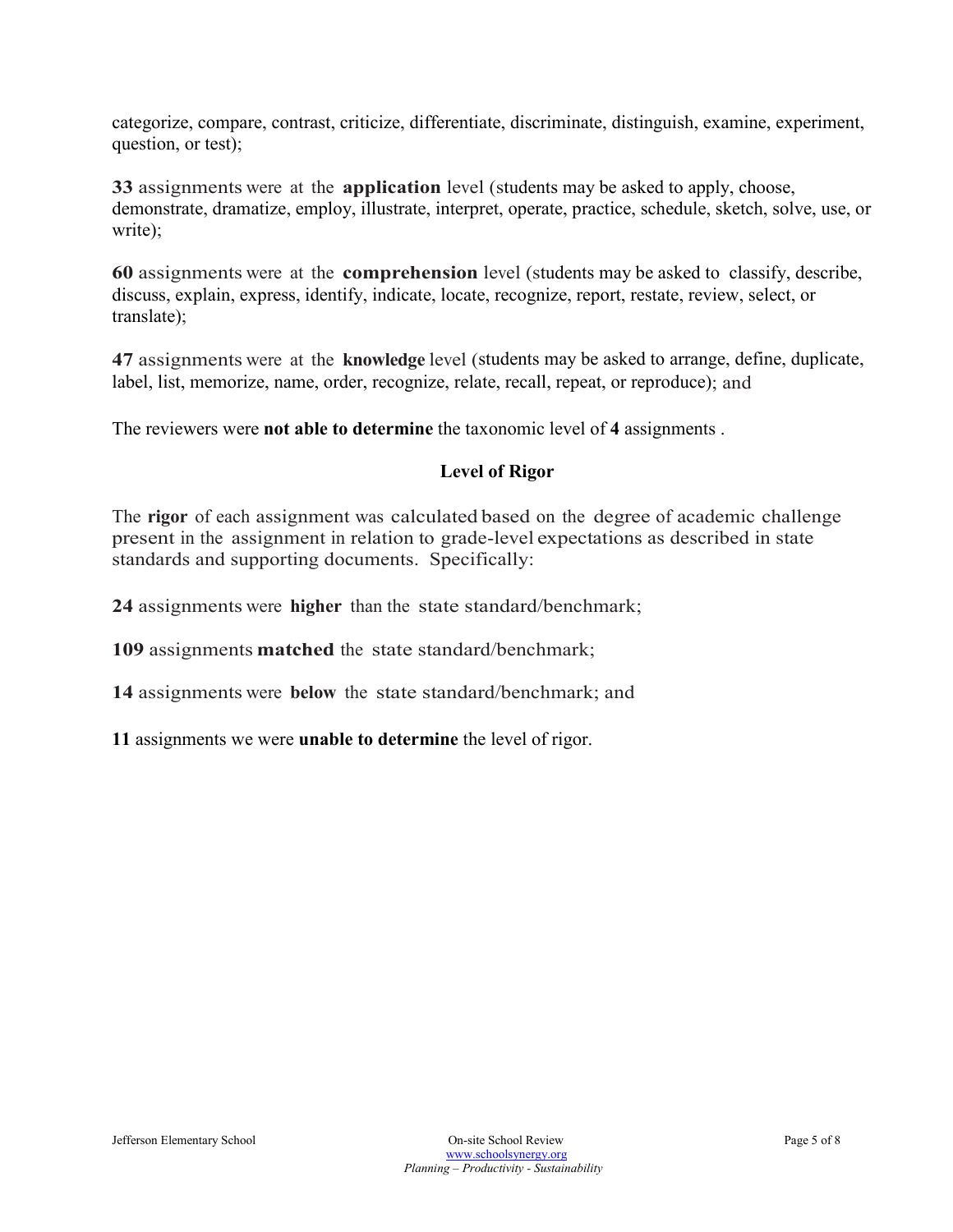#### **SECTION III SURVEY RESULTS**

During the on-site portion of the review, the review team collected and analyzed surveys from:

- 112 Parents
- 28 Teachers
- 26 Classified staff; and
- 28 Fifth grade students
- 35 Sixth grade students

Survey results are organized by the Effectiveness Indicator to which they correspond:

### **[Truncated to show only results for Indicator 7]**

# **Effectiveness Indicator 7: Student Connectedness, Engagement and Readiness**

|     | <b>Parent Survey</b> |                                                                                                                           |    | Most<br>Often<br>True | Sometimes<br>True | Never<br>True | NA |
|-----|----------------------|---------------------------------------------------------------------------------------------------------------------------|----|-----------------------|-------------------|---------------|----|
| -18 | 7B2                  | My child has positive, trusting, and caring relationships<br>with other children at this school.                          | 46 | 50                    | 13                |               |    |
|     | 7C2                  | There are enough after-school sports and other<br>activities that my child can participate in those of<br>his/her choice. | 35 | 44                    | 22                |               |    |

|    | <b>Teacher Survey</b> |                                                                                           | Always<br>True | Most<br>Often True | Sometimes<br>True | Never<br>True | NA |
|----|-----------------------|-------------------------------------------------------------------------------------------|----------------|--------------------|-------------------|---------------|----|
| 44 | 7A1                   | Students feel a sense of connection to the school.                                        |                |                    |                   |               |    |
|    |                       |                                                                                           | 13             | 13                 |                   |               |    |
| 45 | 7B1                   | Students have a caring relationship with at least one<br>adult in the school.             | 16             | Q                  | ↑                 |               |    |
| 46 | 7 <sub>D</sub> 1      | I know which children in my classes are at risk of not<br>completing school.              | 14             | $\mathbf Q$        |                   |               |    |
| 47 | 7E1                   | The school has an effective program in place to help<br>students avoid at-risk behaviors. |                | 10                 | 10                |               |    |

| <b>Classified Staff Survey</b> |     |                                                                            | Alwavs<br>True | Most<br>Often True | Sometimes<br>True | Never<br>True | NA |
|--------------------------------|-----|----------------------------------------------------------------------------|----------------|--------------------|-------------------|---------------|----|
| 23                             | 7D1 | I know which children I work with are at-risk of not<br>completing school. |                |                    |                   |               |    |